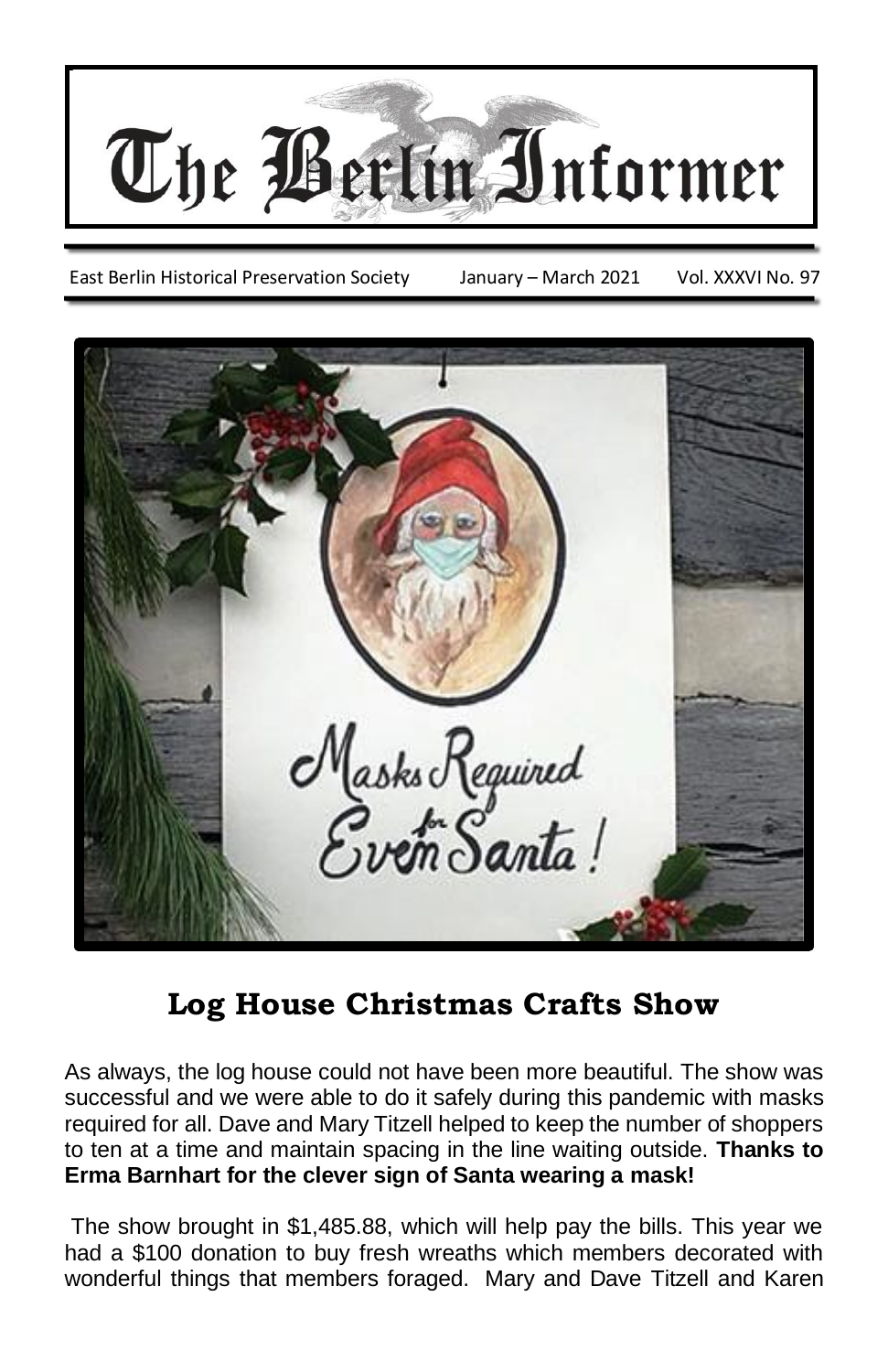and Doug Sheaffer brought the wood to warm the house and volunteers and mowed the grass out front.

This year has been a different kind of year and I want to say thank you to the friends I have made in the Society and how they made this event possible.

Submitted by Jane Fox

## **Greetings to the members and families of the EBHPS!**

### **Merry Christmas! Happy New year! Joyous Noel! Happy Festivus for the rest of us!**

Whatever your choice of seasonal greetings may be, remember to carry it throughout the year. Find your friends and families and greet them with a "Healthy Fortune!" 'Tis the time to reflect upon our lives so far and how we wish to fulfill the future with others.

We bake, make, paint, sew, glue, find old ornaments, decorate, trim, and prepare to share eggnog and the plum pudding. We bring in the tree, holly, poinsettia, and lights along with the lighted candles and find just the right card for that special person. We play the music and sing the songs. Then it is time to finally prepare the Grand Feast! Remember the old Christmases that we longed for? Well, now this year we had the chance to enjoy them again.

This year may be different than any of the past or what you had planned, but we can, and shall, remember the true REASON FOR THE SEASON and the meaning of it all. It matters not if we are not physically together as long as we care and think and feel for each other's wellbeing. We may be separated but are not permanently removed from one another. We will find ways to be together when we can work for the benefit and enjoyment of each other. Our society has been slowed down and bruised, but we will survive and come together again.

This season we held our well attended Christmas Craft Show at the log house on the Friday and Saturday after Thanksgiving. **Thanks to Connie Rogers and Jane Fox for chairing it for the twelfth year.**

This year for the first time we attended the Christmas Show at Renfrew farm in Waynesboro. Many visitors learned more about hearth cooking from our own (albeit small) group of hearth bakers, part of the educational outreach of our society. Could this be a future working site for us? More information is contained within this letter.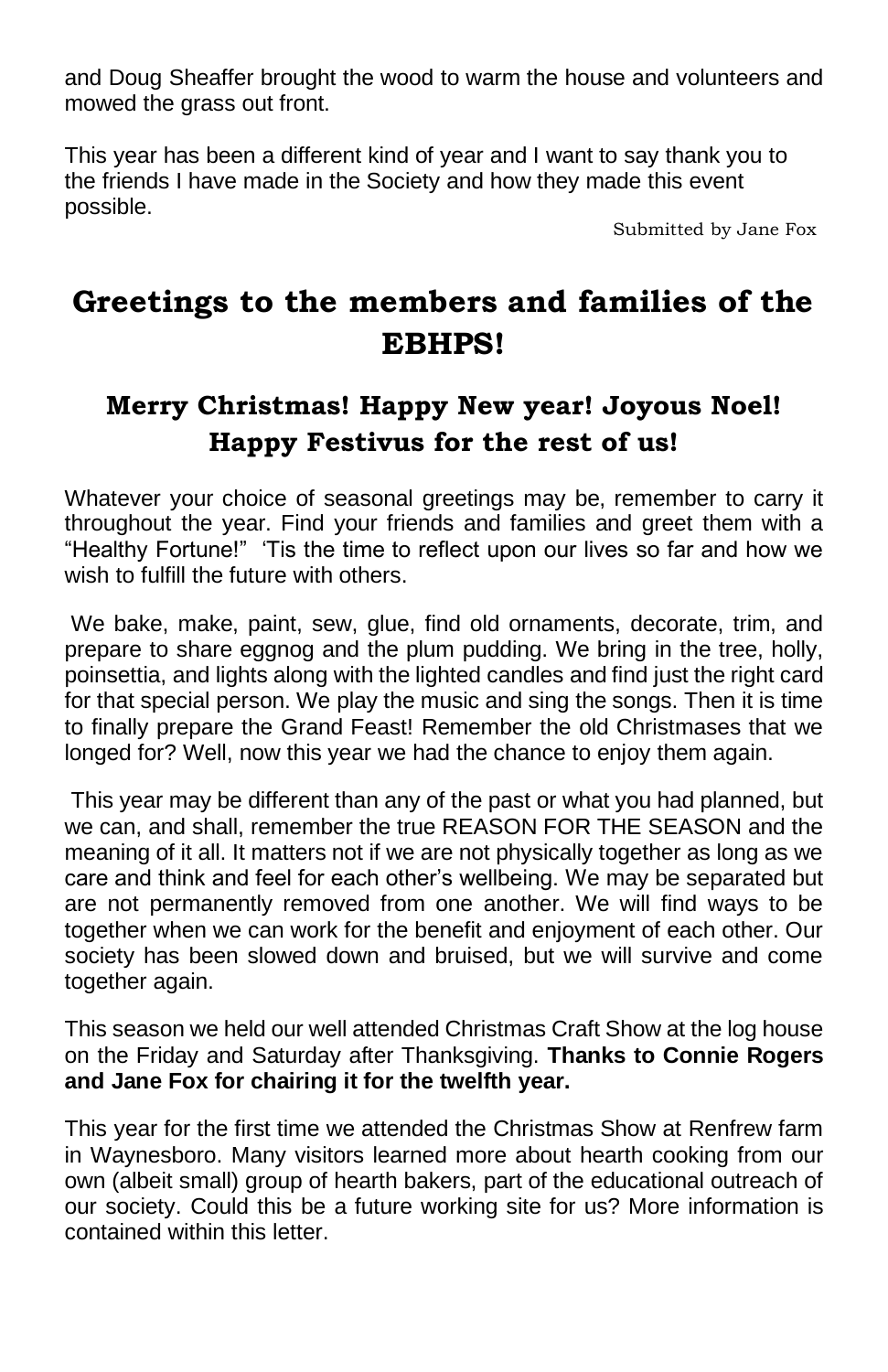I look forward to the near future, when we will be able to once again meet and greet each other.

# **The entire Board and I wish each and every one of you**

# **A MOST MERRY CHRISTMAS AND A HAPPY NEW YEAR.**

#### **Richard Fox, President**

## **Membership**

**\_\_\_\_\_\_\_\_\_\_\_\_\_\_\_\_\_\_\_\_\_\_\_\_\_\_\_\_\_\_\_\_\_\_\_\_\_\_\_\_\_\_\_\_\_\_**

Please join me in welcoming our newest members: Dempsey Bodan of East Berlin, Daniel and Casey Chubb of East Berlin and Melissa-Ann Pero.

I want to thank each one of you for your membership in EBHPS. Your membership helps us maintain our four historic buildings: log house, school house, Swigart's Mill and Red Men's Hall. Your membership is so appreciated because without you we would not exist. It takes each one of us to support the society by membership and to date we have had 37 members renew their membership for 2021.

As a reminder, your membership in the Society is based on a calendar year and membership renewals are due by December 31<sup>st</sup> of each year. A copy of the 2021 membership form is included in this issue of The Informer and a printable membership form is also available on our website: ebhspa.org

I am thanking you in advance for fully completing your membership form and sending it in with your membership dues. To continue receiving your Informers please renew soon.

Submitted by Mary Titzell

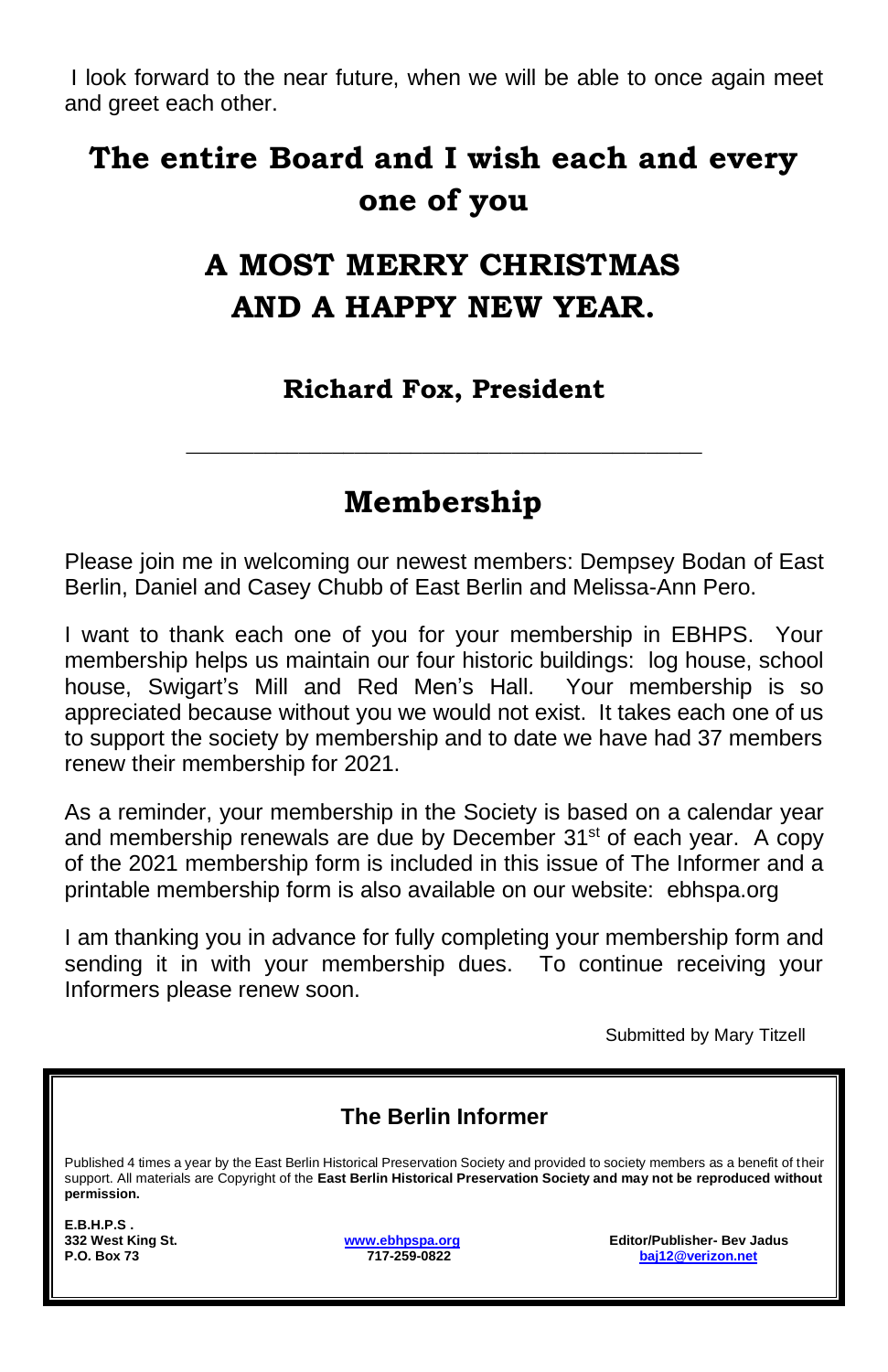# **Looking Ahead…**

The end of each year is a time to look back at how the Society is faring, look ahead to what the coming years may bring, and plan accordingly. Nonprofits everywhere are in uncharted territory and must get creative to survive. *We are all members with an interest in preserving East Berlin's history; we all need to know the facts and participate in the solution.*

When Covid-19 changed the world over ten months ago, the Society was already facing the challenges of an aging membership, shrinking pool of volunteers, and insufficient income.

#### *The current financial situation is clear as shown in the figures below:*

| <b>FINANCIAL SUMMARY COMPARISON</b> |             |              |              |  |  |  |
|-------------------------------------|-------------|--------------|--------------|--|--|--|
| As of 12/14/annually:               | 2018        | 2019         | 2020         |  |  |  |
| <b>INCOME</b>                       | \$29,071.98 | \$17,352.66  | \$6,385.83   |  |  |  |
| <b>EXPENSES</b>                     | \$36,412.70 | \$30,371.00  | \$22,066.26  |  |  |  |
| <b>NET INCOME</b>                   | -\$7,340.72 | -\$13,018.34 | -\$15,680.43 |  |  |  |

**The Society cannot continue to maintain its buildings and pay its operating expenses. Decisions must be made.**

**This could be an opportunity in disguise, a chance to develop new directions. Without changes, the East Berlin Historical Preservation Society may not survive.**

**Are you someone who will step up with the gifts of your ideas and your time?**

**Help is needed year round.**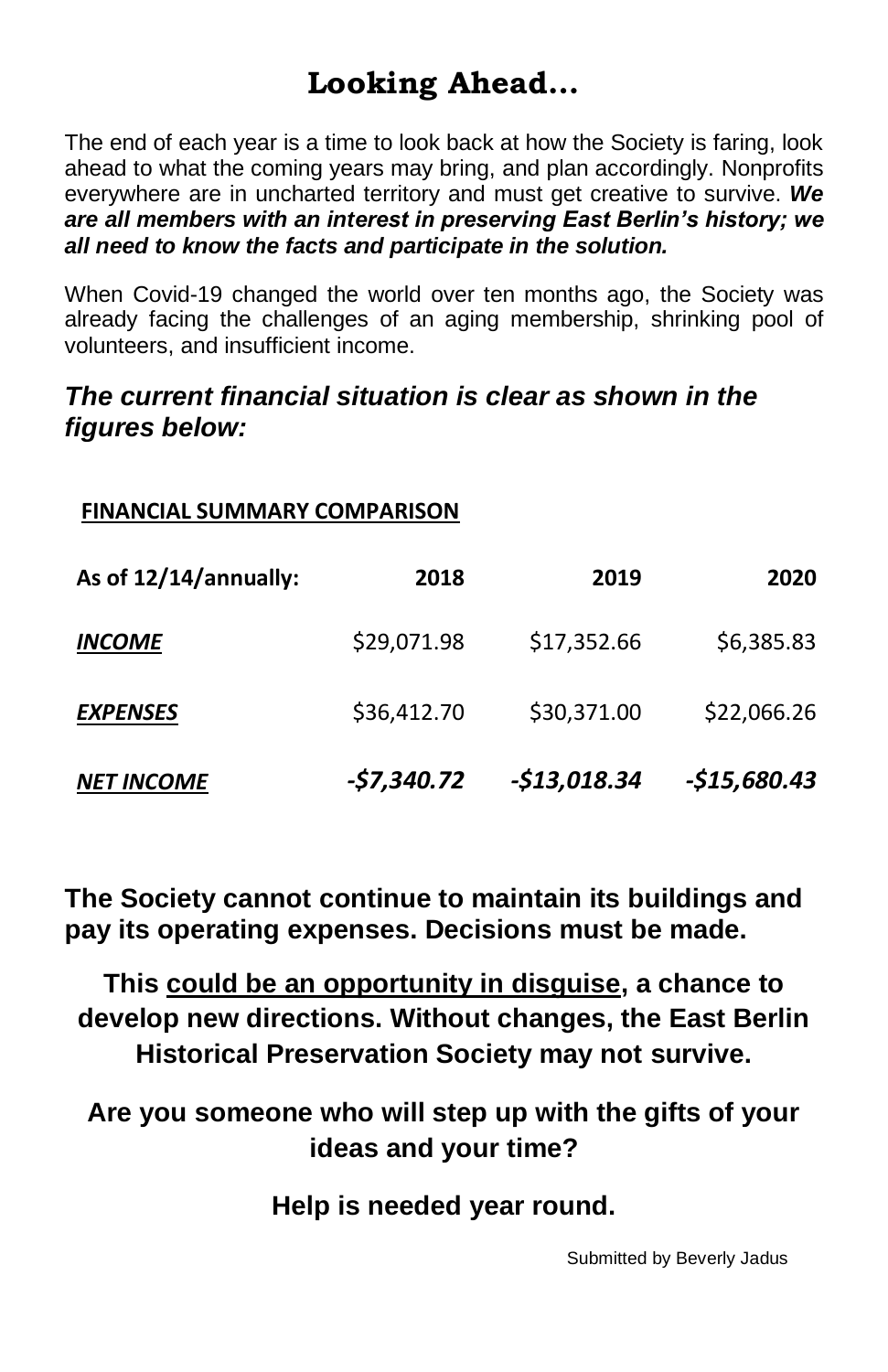## **Hands at the Hearth News**

We were invited to cook in the summer kitchen at Renfrew Museum and Park in Waynesboro for their "Christmas on the Farm" on December 4 and 5. Thank you to Ray Jenkinson for coordinating the cooking event. Since Renfrew is a German farmstead we made schpeck soup, mincemeat tarts, and a gingerbread cake, which would have been food for that time period. If you want to take a drive it is a beautiful place.

Submitted by Jane Fox



**Jane Fox and Maureen Jenkinson prepare an 18th century meal at Renfrew**

**-----------------------------------------------------------------------------------------------------**

*\*\*\*IN THE SPIRIT OF OPTIMISM, THE FOLLOWING PROGRAM NOTICE IS INCLUDED. PLEASE BE AWARE THAT ALL MEETINGS AND EVENTS ARE ON HOLD DUE TO COVID-19. NOTICE WILL BE SENT/POSTED AT EBHPSPA.ORG IF THEY CAN BE HELD AS HOPED\*\*\**

# **The Enigma Machine**

Red Men's Hall, March 17, 7:30 p.m.

Local resident, David Peters, will address the audience with an illustrated talk on the subject of the Enigma machine, a famous encryption machine used extensively by Nazi Germany to transmit coded messages. It was extremely difficult to crack the codes, giving the Germans a superior advantage over the Allies. Eventually, however, a British mathematician designed a machine which was able to successfully decode the encrypted messages.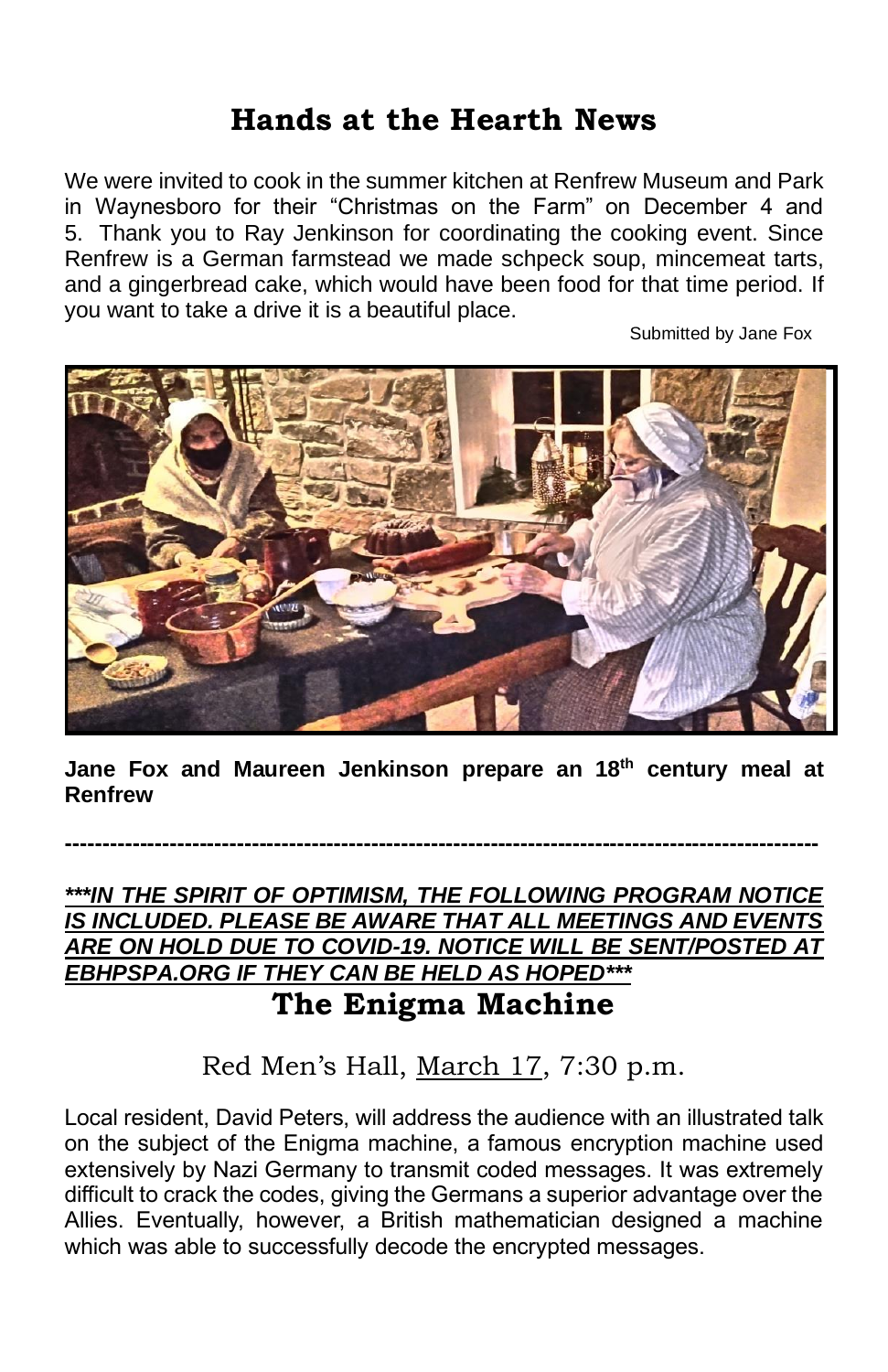# **Diversions, or How to Survive Social Distancing**

Winter, Covid-19, staying home, all great reasons for taking a look at some very interesting online resources that you may never have investigated. The websites below are some that I found by chance and was impressed by how much information is out there for anyone with an interest in history, preservation, or antiques. *Check them out and you may find it hard to stop reading.*

#### **www.KeperlingPreservationServices.com**

This company is based in Lancaster and has been involved in countless major restoration projects, from private residences to museums and much more. Exploring their website, you will find the "Practical Preservation Podcast and Blog", an incredible collection of tips on everything from transom windows to hearth cooking (see April Thomas) to repointing. There are at least 38 pages of choices! Many of the projects are in Pennsylvania, so you are likely to find something of real regional interest.

#### **www.johnfiskeantiquing.com/category/houses-and-towns**

This opens a blog section with intriguing articles in categories such as Houses and Towns, Rivers and Seas, Things (very interesting!), Stories, and more. It is easy for an hour to by unnoticed once you start reading.

#### **www.achs-pa.org**

The Adams County Historical Society offers frequent live stream programs. Check out their archives and sign up for notifications.

## **SAVED!**



One of East Berlin's many wonderful old barns has just been completely resided rather than being replaced and will continue to add character to the town. See this one to the rear of Jeff and Raeann Hamon's home on West King Street.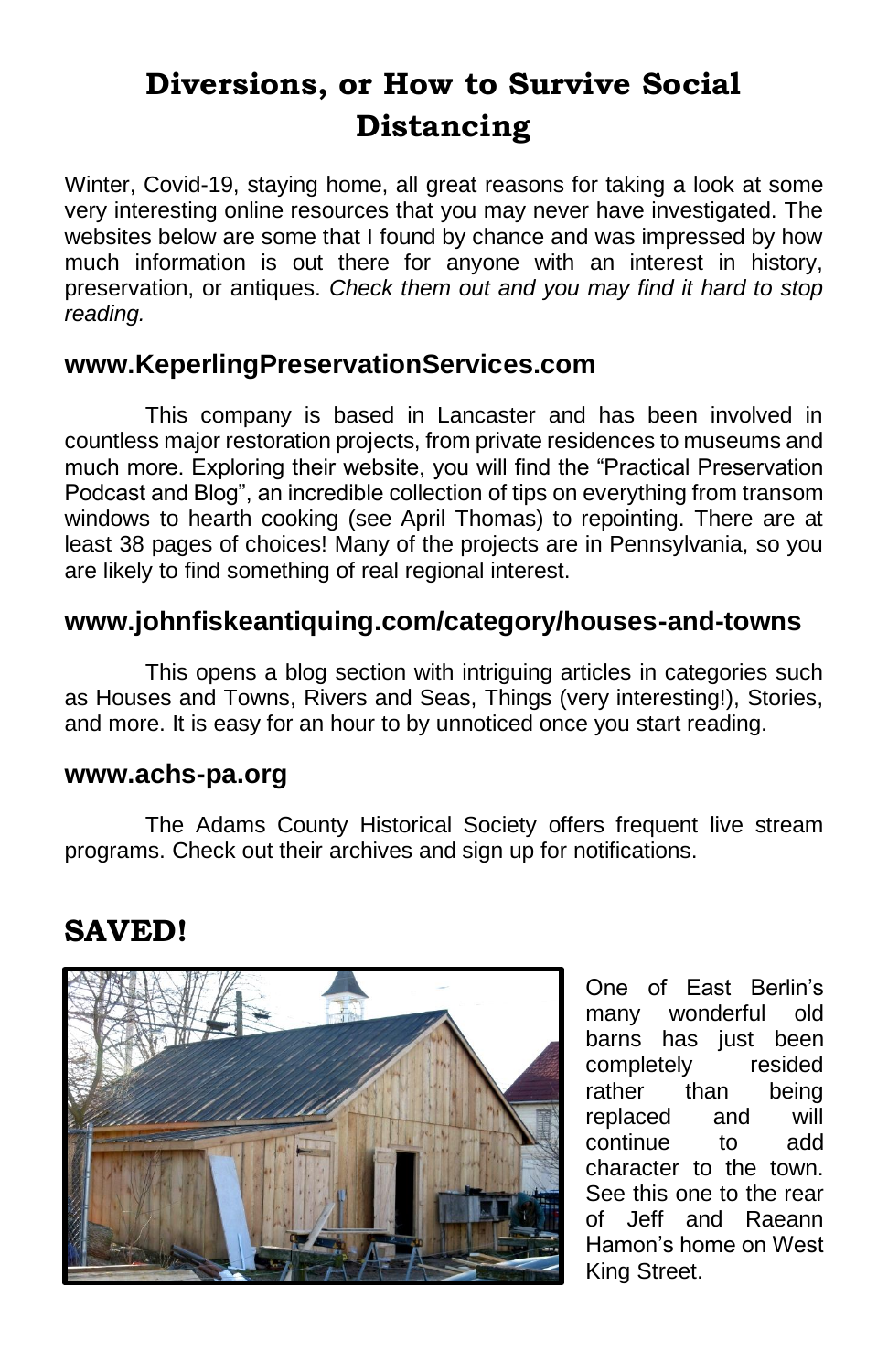# **\*\*\*The following lists what would be normal meeting dates, but none are currently active due to Covid-19. Notice will be given when any are able to be held.\*\*\***

### **2021 Calendar of Events**

| DATE                                                       |                                                | <b>EVENT</b>                                          | TIME                | <b>LOCATION</b>                     |
|------------------------------------------------------------|------------------------------------------------|-------------------------------------------------------|---------------------|-------------------------------------|
| January 20                                                 | <b>Board Meeting</b><br><b>General Meeting</b> |                                                       | 6 p.m.<br>7:30 p.m. | <b>Red Men's Hall</b><br>$\epsilon$ |
| February 17                                                | <b>Board Meeting</b>                           |                                                       | 6 p.m.              | "                                   |
| March 17                                                   | <b>Board Meeting</b><br><b>General Meeting</b> |                                                       | 6 p.m.<br>7:30 p.m. | $\epsilon$<br>$\epsilon$            |
|                                                            |                                                | <b>David Peters presents:</b><br>"The Enigma Machine" |                     |                                     |
| April 21                                                   | <b>Board Meeting</b>                           |                                                       | 6 p.m.              | $\epsilon$                          |
| May 19                                                     | <b>Board Meeting</b><br><b>General Meeting</b> |                                                       | 6 p.m.<br>7:30 p.m. | $\epsilon$<br>"                     |
| June 16                                                    | <b>Board Meeting</b>                           |                                                       | 6 p.m.              | $\epsilon$                          |
| July 21                                                    | <b>Board Meeting</b><br><b>General Meeting</b> |                                                       | 6 p.m.<br>7:30 p.m. | $\epsilon$<br>"                     |
| August 18                                                  | <b>Board Meeting</b>                           |                                                       | 6 p.m.              | $\epsilon$                          |
| September 15                                               | <b>Board Meeting</b><br><b>General Meeting</b> |                                                       | 6 p.m.<br>7:30 p.m. | $\epsilon$<br>$\epsilon$            |
| October 20                                                 | <b>Board Meeting</b>                           |                                                       | 6 p.m.              | $\epsilon$                          |
| November 17                                                | <b>Board Meeting</b><br><b>General Meeting</b> |                                                       | 6 p.m.<br>7:30 p.m. | $\epsilon$<br>$\epsilon$            |
|                                                            |                                                | <b>Election of Officers and Directors</b>             |                     |                                     |
| November 27, 28, and (29?) Log House Show 10 a.m. - 4 p.m. |                                                |                                                       |                     | Log House                           |
| December 11                                                |                                                | <b>Holiday Dinner</b>                                 | 6 p.m.              | <b>Red Men'sHall</b>                |
| December 15                                                |                                                | <b>Board Meeting</b>                                  | 6 p.m.              | "                                   |